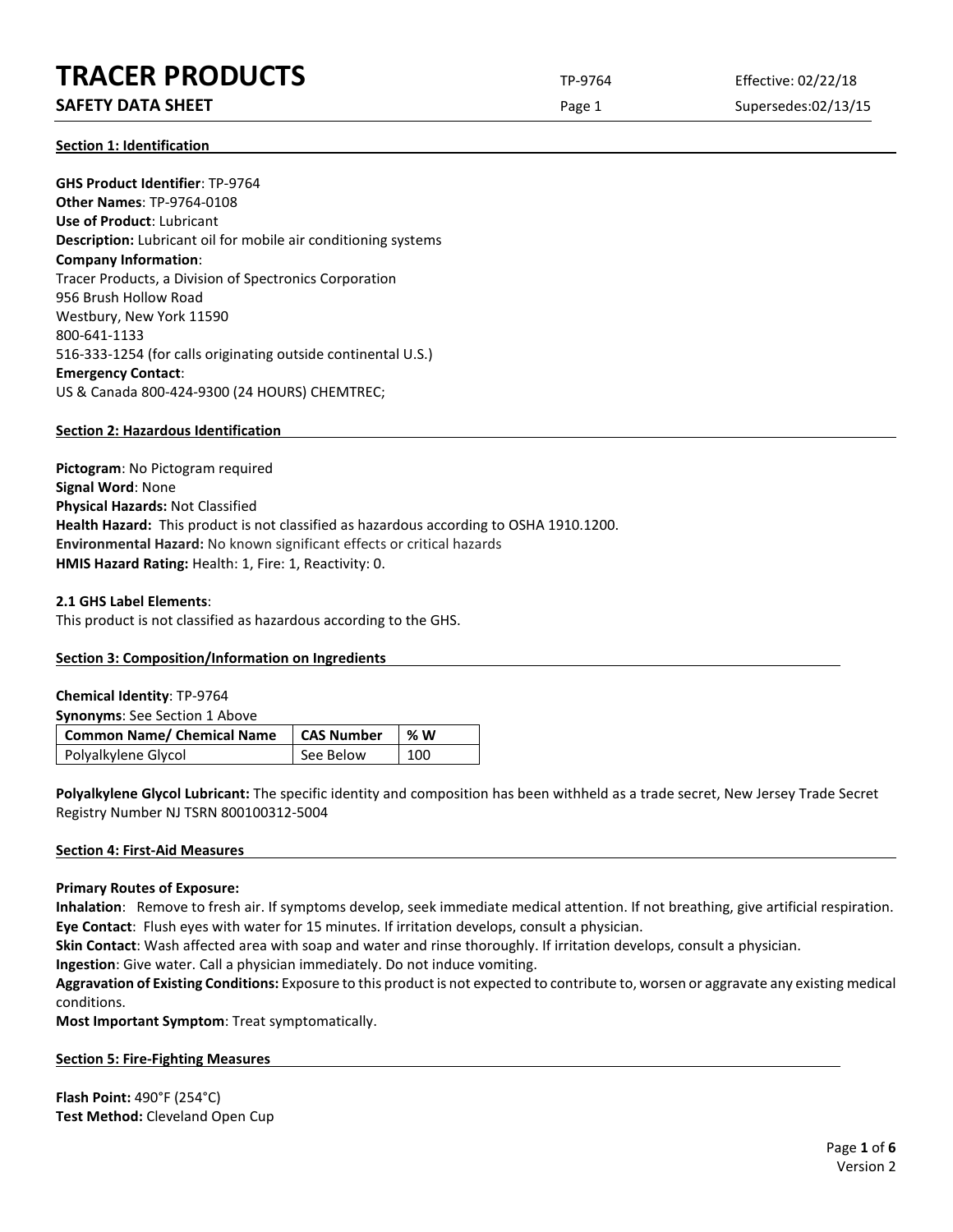| <b>TRACER PRODUCTS</b> | TP-9764 | Effective: 02/22/18 |
|------------------------|---------|---------------------|
| SAFETY DATA SHEET      | Page 2  | Supersedes:02/13/15 |

**Explosive Limit:** LEL (%): No data available; UEL (%): No data available

**Autoignition Temperature:** No data available

**Unusual Fire and Hazardous Combustion and Decomposition Products:** Smoke, soot, and toxic/irritating fumes (i.e., carbon dioxide, carbon monoxide, etc.). Oxides of nitrogen and carbon.

**Fire and Explosion Hazards:** May liberate irritating or toxic vapors during combustion or decomposition.

**Extinguishing Media:** Based on the NFPA guide, use dry chemical, carbon dioxide, water mist, water jet sprays, halogen, or alcohol foam suitable for Class B fires. Use water to cool containers exposed to fire. For large fires, use water spray, fog or alcohol foam, thoroughly drenching the burning material.

**Unsuitable Extinguishing Media:** High volume water with full jet. Oxidizers and reducers.

**Fire-Fighting Procedures/Equipment:** Fire fighters and others who may be exposed to the products of combustion should be equipped with NIOSH-approved, positive-pressure, self-contained breathing apparatus (SCBA) and full protective clothing. Water can be used to cool and protect containers and surroundings.

#### **Section 6: Accidental Release Measures**

#### **Non-Emergency Personnel**:

General Advice: Avoid inhalation and contact with skin, eyes, or clothing. Wash hands and face before eating, drinking, or using tobacco products.

Personal Protective Equipment Needed: Wear impervious gloves, shoes, and protective clothing

#### **Emergency Personnel**:

Suitable Protective Gear: Wear impervious gloves, shoes and protective clothing.

Unsuitable Protective Gear: Not Applicable

**Environmental Precautions**: Prevent any contamination of local soils and water supply. Prevent ground water infiltration or any ground penetration. Avoid the spreading or entering into watercourses by using sand, soil, or other types of barriers. If contamination into water course or sewage system, alert appropriate authorities.

#### **Containment/Clean-up Methods**:

Containment & Recovery of Product: Contain with absorbent material, such as clay, soil, universal binding medium, or any commercially available absorbent. Shovel reclaimed dye and absorbent into a recovery or salvage drums for disposal. For larger spills, transfer to a salvage tank for recovery or safe disposal. Any residues should be treated like a small spill. This is not a RCRA hazardous waste per Title 40 CFR 261. Stop material from contaminating soil, or from entering sewers or bodies of water. For larger spills, transfer to a salvage tank for safe recovery/disposal. Residues are treated as small spills.

Disposal**:** Either incinerate or land fill in accordance with applicable local, state and federal regulations.

#### **Section 7: Handling and Storage**

**Handling Precautions:** Use product only in well ventilated areas. Avoid breathing in mists or vapors from a heated product. Avoid formation of mists. Avoid heating product near flash point. Avoid prolonged or repeated contact with skin. Handle in ambient temperature.

**Storage Conditions:** Store in a cool, dry, well-ventilated area away from heat, ignition sources, and direct sunlight. Always keep containers tightly closed. Store away from oxidizing and reducing agents.

**Personal Hygiene:** Wash hands before breaks and at the end of the work day. Do not carry cleaning clothes used to absorb product in clothing. General hygiene measures for chemicals apply.

**Empty Container Precautions:** Do not reuse empty container for any purpose.

**Special Warnings:** Hot organic chemical vapors or mists can suddenly and without warning combust when mixed with air.

#### **Section 8: Exposure Controls/Personal Protection**

**Occupational Exposure Limits**: No exposure limits have been established for this product.

**Biological Exposure Limits**: No data available

**Engineering Controls/Ventilation**: Maintain airborne concentrations below the established exposure limits by providing adequate ventilation. General (dilution) ventilation should be acceptable. Additional local exhaust ventilation is recommended where dusts, mists or vapors may be released.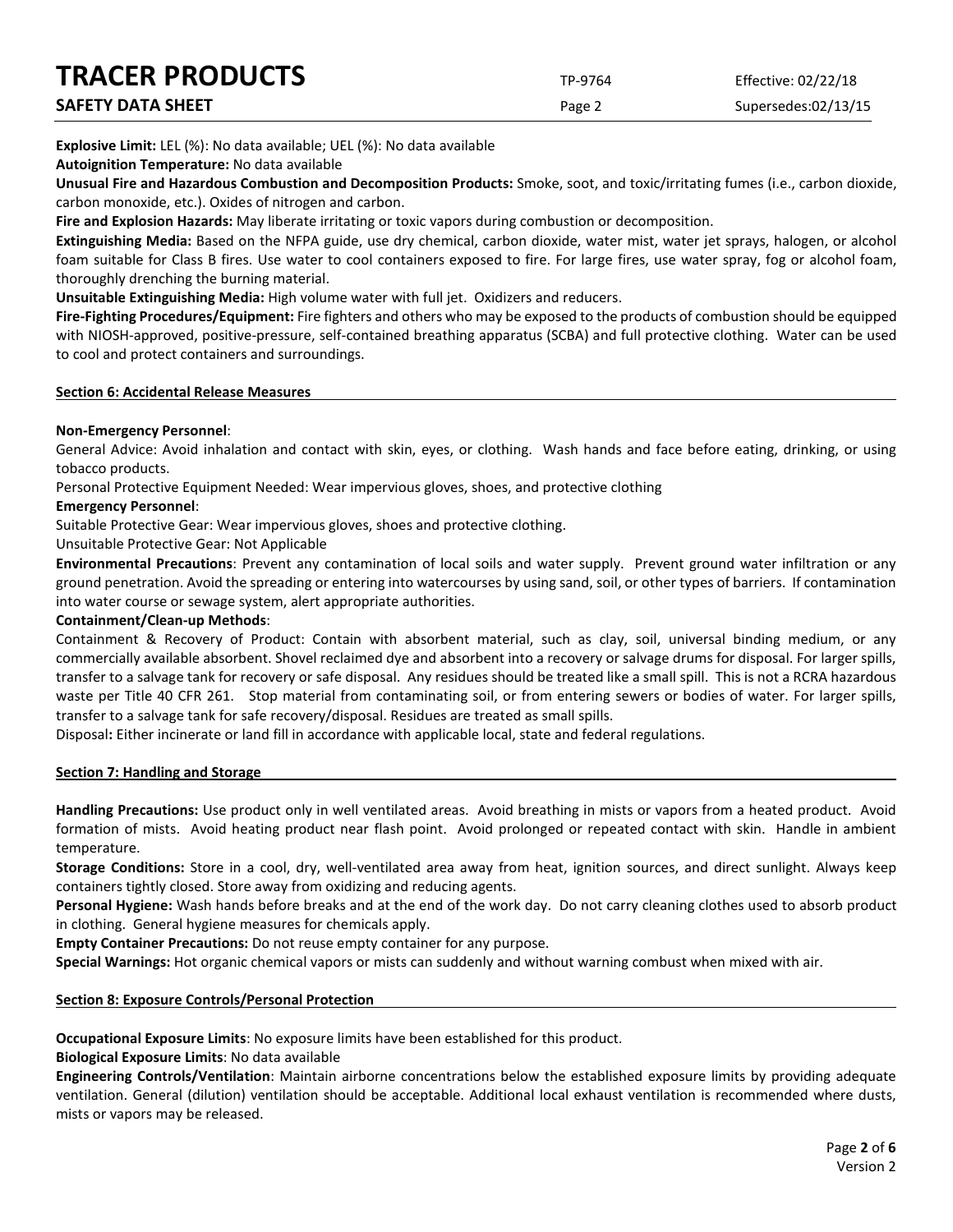| <b>TRACER PRODUCTS</b>   | TP-9764 | Effective: 02/22/18 |
|--------------------------|---------|---------------------|
| <b>SAFETY DATA SHEET</b> | Page 3  | Supersedes:02/13/15 |
|                          |         |                     |

#### **Airborne Oil Mist Exposure Limits:** Polyalkylene Glycol

ACGIH TLV:  $5mg/m<sup>3</sup>$ , 8 hr. ACGIH STEL:  $10$ mg/m<sup>3</sup>

OSHA PEL:  $mg/m<sup>3</sup>$ , 8 hr.

#### **Personal Protective Equipment**:

Respiratory Protection: Avoid breathing vapor and/or mist. If occupational exposure limits are exceeded wear NIOSH/OSHA approved equipment. Use a respiratory protection fitted with a combination filter A-P3 for short term use. High airborne concentrations may necessitate the use of self-contained breathing apparatus (SCBA) or a supplied air respirator. Respiratory protection programs must be in compliance with 29 CFR 1910.134.

Skin Protection: Wear protective clothing and appropriate impervious gloves.

Eye Protection: Wear safety goggles with peripheral coverage approved to EU Standard EN 166, AS/NZS 1337. An eye wash facility should be readily available.

Hand Protection: When in contact with material, be sure to use proper gloves approved to standards (Europe: EN 374, U.S.: F739, & AS/NZS: 2161). Gloves made from neoprene, nitrile or butyl rubber may provide suitable chemical protection.

Hygiene Measures: Wash thoroughly after handling, especially before eating, drinking, smoking, or using restroom facilities.

#### **Section 9: Physical and Chemical Properties**

**Physical State**: Liquid **Appearance**: Clear **Odor**: Mild **Odor Threshold**: No data available **Density**: 1 **pH**: no data available **Melting Point**: No data available **Freezing Point**: No data available **Initial Boiling Point**: Decomposes before boiling **Boiling Range**: No data available **Flash Point (COC)**: 490°F (254°C) **Evaporative Rate**: No data available **Solid Flammability**: No data available **Gas Flammability**: No data available **Upper Explosive Limit**: No data available **Lower Explosive Limit**: No data available **Vapor Pressure 68**° **F (20**° **C)**: <0.01 mmHg@20°C **Vapor Density (Air=1)**: No data available **Relative Density**: 1 **Solubility in Water**: Insoluble **Partition Coefficient: n-octanol/water**: No data available **Auto-ignition Temperature**: No data available **Decomposition Temperature**: No data available **Viscosity at 40<sup>o</sup>C**: 150 **Viscosity at 100°C**: No data available **Percent Volatile by Volume (%)**: 0 **Evaporation Rate (Butyl Acetate=1)**: < 0.01 **Volatile Organic Content (VOC) Component**: None

**Note:** The physical data presented above are typical values and should not be construed as a specification.

#### **Section 10: Stability and Reactivity**

**Reactivity**: This product is non-reactive under ambient conditions Stability: Stable under normal conditions of use. Can decompose slowly with localized heating over 300°C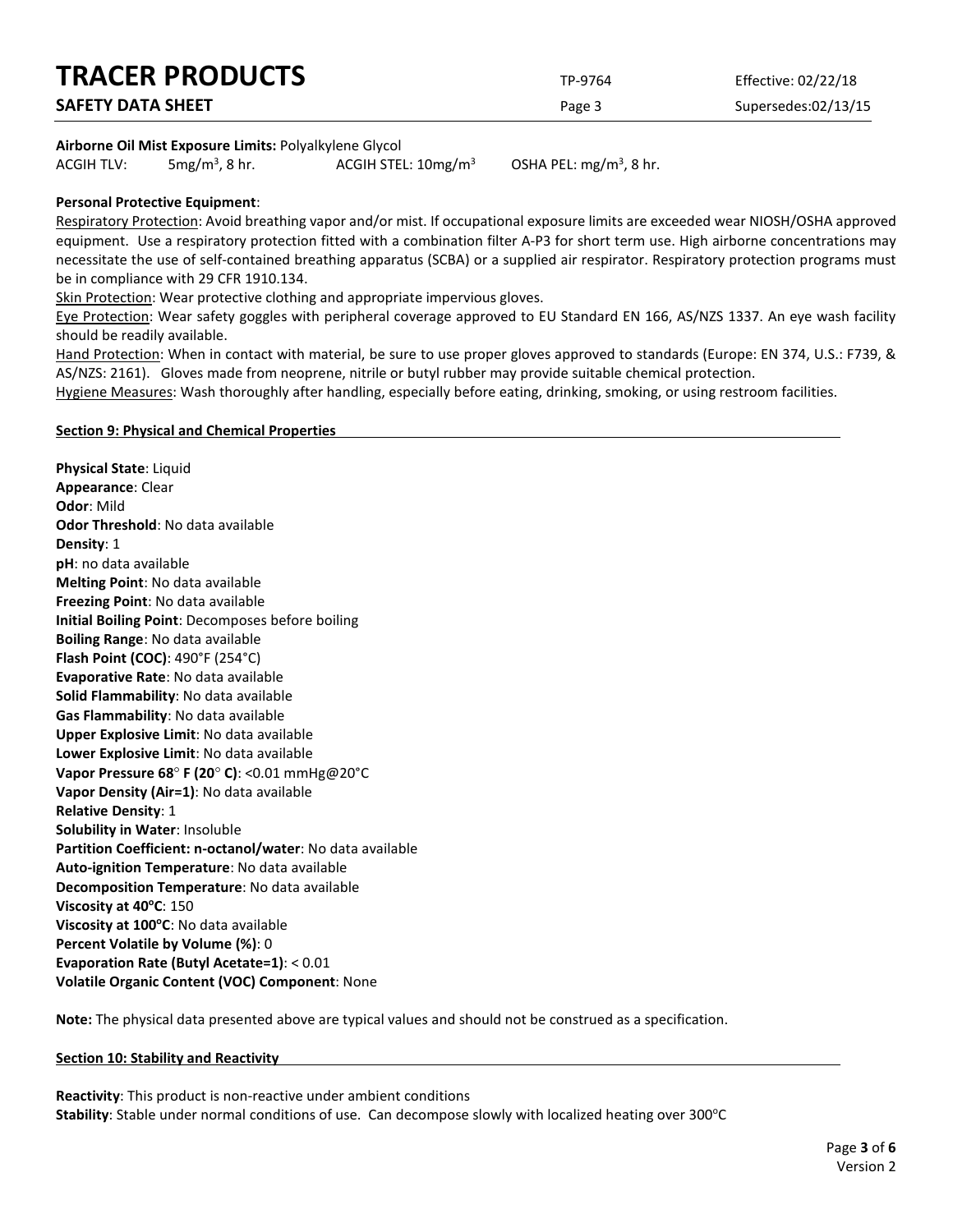| <b>TRACER PRODUCTS</b>   | TP-9764 | Effective: 02/22/18 |
|--------------------------|---------|---------------------|
| <b>SAFETY DATA SHEET</b> | Page 4  | Supersedes:02/13/15 |

**Conditions to Avoid**: High temperatures & a source of ignition. Toxic fumes may be released if product is heated above decomposition point.

**Incompatible Materials**: Strong Acids, Strong oxidizing agents, and Reducing agents Hazardous Decomposition Products: In the event of combustion, CO and CO<sub>2</sub> will be formed. **Hazardous Polymerization**: Will not occur

#### **Section 11: Toxicological Information**

|                                 |        | <b>Polyalkylene Glycol</b> |
|---------------------------------|--------|----------------------------|
| Oral LD <sub>50</sub> mg/kg     | Rat    | >3815                      |
| Dermal LD <sub>50</sub> mg/kg   | Rabbit | >2,000                     |
| Inhalation LC <sub>50</sub> ppm | Rat    | No data available          |
| Eye Irritation                  | Rabbit | <b>Mild Irritant</b>       |
| Skin Irritation                 | Rabbit | Mild Irritant              |

#### **Carcinogenicity**:

| <b>Carcinogenicity</b> | ACGIH IARC NTP OSHA |    |    |    |
|------------------------|---------------------|----|----|----|
| Polyalkylene Glycol    | No.                 | Nο | NΩ | N٥ |

Summary Comments: According to ACGIH, IARC, NTP, and OSHA, the Polyalkylene glycol is not considered to be a hazardous carcinogen to humans.

**Reproductive Toxicity**: Not considered a reproductive toxin to humans

**STOT-single exposure**: No data available

#### **STOT-repeated exposure:**

|                    |     | Polyalkylene Glycol |
|--------------------|-----|---------------------|
| Oral mg/kg         | Rat | >1000               |
| Dermal mg/kg       | Rat | No data available   |
| Inhalation mg/l/4h | Rat | No data available   |

#### **Aspiration Hazard:** No

**Likely Routes of Exposure**: Eyes, skin and respiratory tract **Symptoms**:

Eye Contact: May cause mild irritation Skin Contact: May cause mild irritation

Inhalation: May cause mild respiratory irritation

Ingestion: May cause gastrointestinal irritation

#### **Section 12: Ecological Information**

#### **Toxicity**:

|                                        | <b>PAG Oil</b> |
|----------------------------------------|----------------|
| Fish LL <sub>50</sub> 96hr mg/l        | >100           |
| Crustacean LL <sub>50</sub> 96hr. mg/l | >100           |
| Algae <b>NOEL</b> 72hr. mg/l           | >93.7          |

**Persistence & Degradability**: Readily biodegradable **Bioaccumulation Potential**: No data available **Mobility in Soil**: No data available **Behavior in Sewage Plants:** No data available **PBT vPvB:** This substance is not a PBT vPvB

#### **Section 13: Disposal Considerations**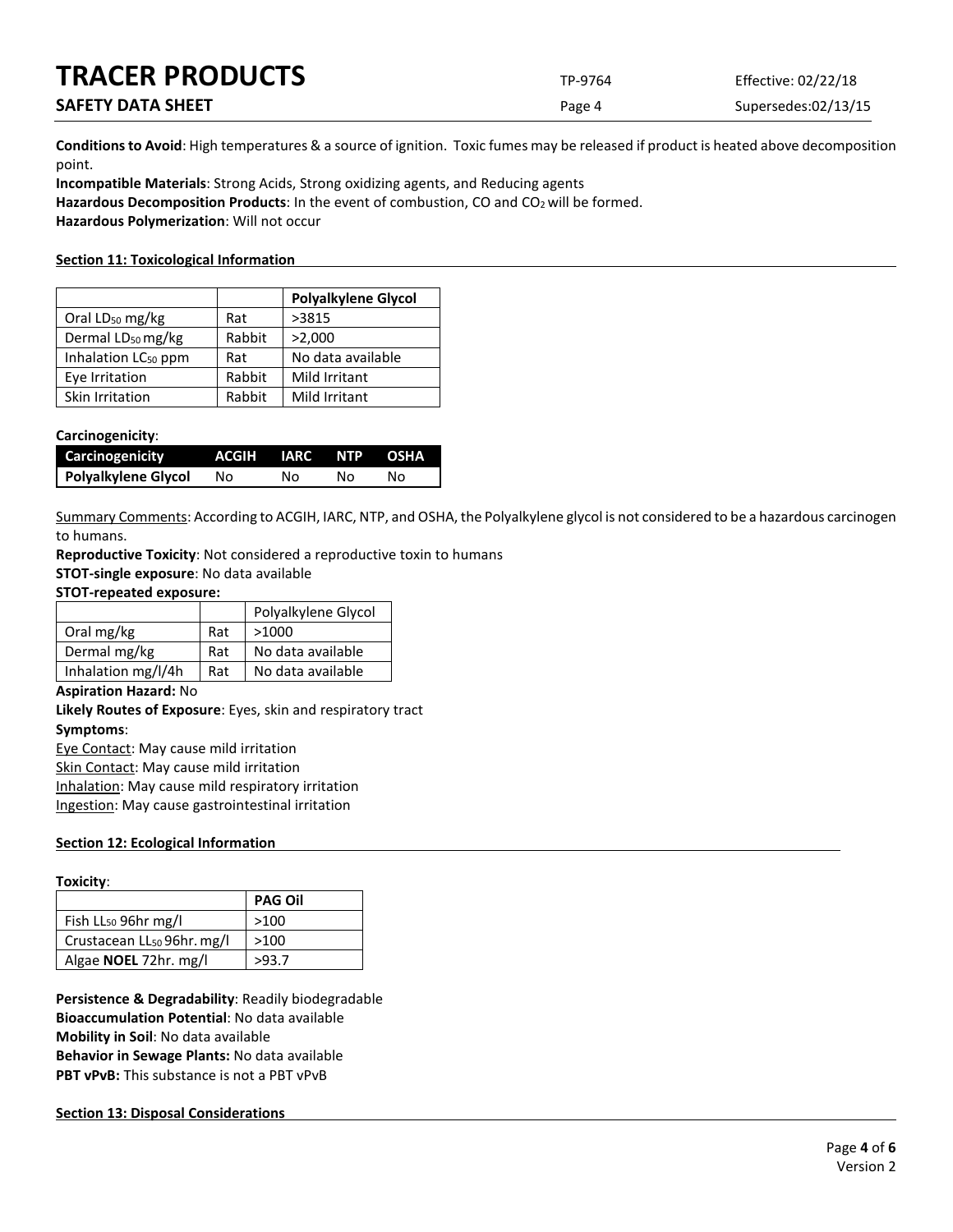| <b>TRACER PRODUCTS</b>   | TP-9764 | Effective: 02/22/18 |
|--------------------------|---------|---------------------|
| <b>SAFETY DATA SHEET</b> | Page 5  | Supersedes:02/13/15 |

**General Statements:** Federal regulations may apply to empty container. State and/or local regulations may be different.

**Disposal:** Recover or recycle if possible, otherwise, dispose of in accordance with all local, state, and federal regulations. Sewage disposal is discouraged

**Special Instructions:** Be sure to contact the appropriate government environmental agencies if further guidance is required. Do not remove labels from container until container is cleaned properly. Containers can be reused or disposed of by landfill or incineration if appropriate to local law. Water with cleaning agents is required

**Hazardous Waste Number:** Not a RCRA hazardous waste

#### **Section 14: Transport Information**

**General Comments**: This product is not classed as hazardous or regulated for transport under 49 CFR, IATA/ICAO, or IMDG **49 CFR: DOT Shipping Name:** Not Regulated **DOT Label:** Not Applicable **DOT Identification No.:** Not Applicable; Nonregulated shipments by air under 49 CFR, IATA/ICAO AND IMO **Transport by Road/Rail (ADR/RID): UN Proper Shipping Name:** Not Applicable **Transport Hazard Class:** Not Applicable **Packing Group:** Not Applicable **Classification Code:** Not Applicable **LQ (ADR 2013):** Not Applicable **LQ (ADR 2009):** Not Applicable **Environmental Hazard:** Not Applicable **Tunnel Restriction Code:** Not Applicable **Transport by Sea (IMDG): UN Proper Shipping Name:** Not Applicable **Transport Hazard Class:** Not Applicable **Packing Group:** Not Applicable **Marine Pollutant:** Not Applicable **Environmental Hazard:** Not Applicable **Transport by Air (IATA): UN Shipping Name**: Not Applicable **Transport Hazard Class**: Not Applicable **Packing Group Number**: Not Applicable **Environmental Hazards**: Not Applicable **Special Precautions for User:** Unless otherwise specified, general measures for safe transport must be followed **Transport in Bulk:** Non-dangerous material according to transport regulations

#### **Section 15: Regulatory Information**

#### **Inventory Status:**

Polyalkylene Glycol: is listed or excluded from listing on TSCA, DSL, & AICS inventories

**SARA Title III Information**: This product contains no chemicals subject to the reporting requirements of Section 313 of the emergency planning and community right to know act. **SARA - Section 302-Extremely Hazardous Substances:** No regulated ingredients. **SARA - Section 302-Reportable Quantity:** None. **SARA - Section 311/312-Hazard Categories:** Fire Hazard: No Sudden Release of Pressure Hazard: No Reactivity Hazard: No